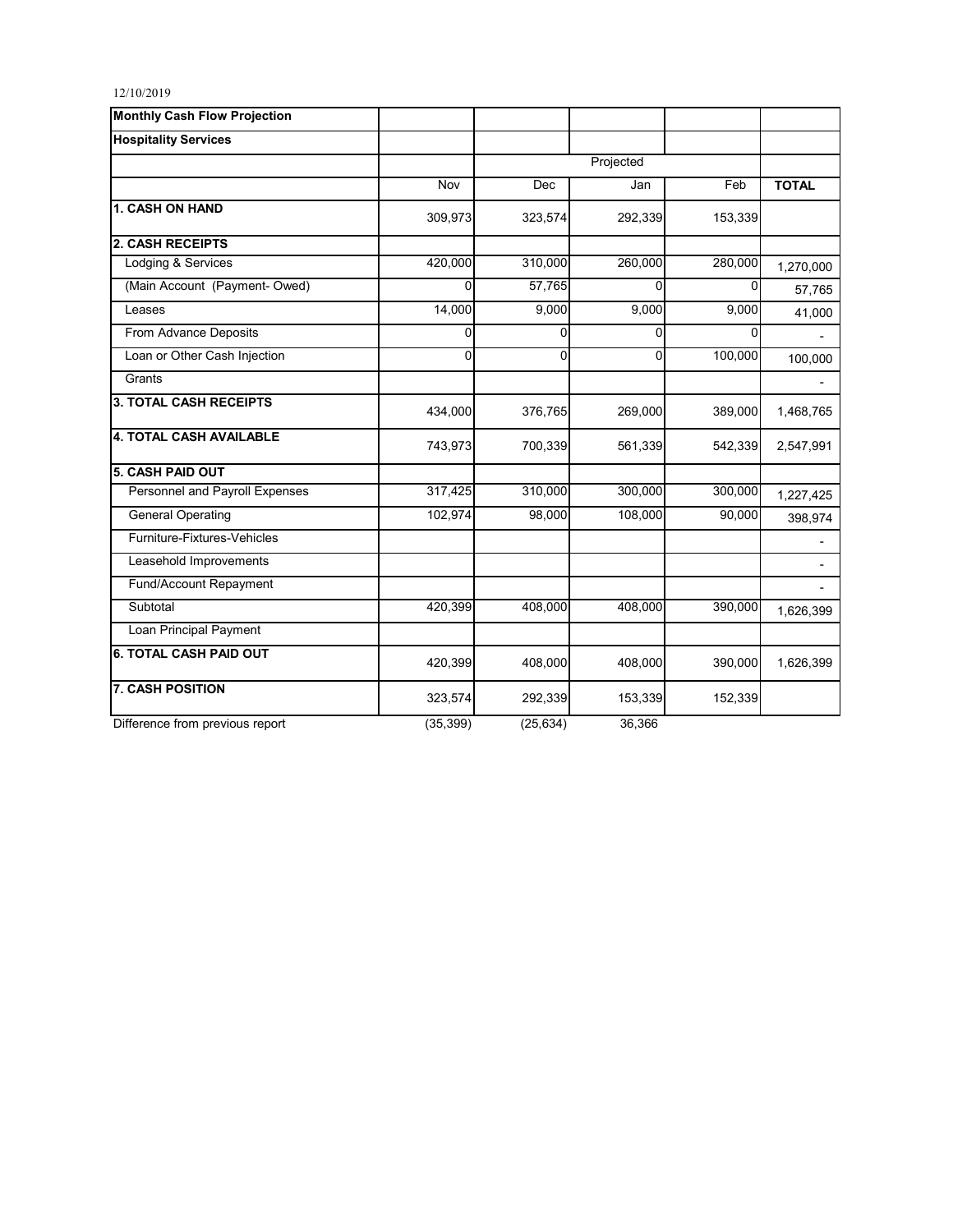| <b>Previous Month Report</b> |  |  |
|------------------------------|--|--|
|------------------------------|--|--|

| <b>Monthly Cash Flow Projection</b> |         |           |         |          |              |
|-------------------------------------|---------|-----------|---------|----------|--------------|
| <b>Hospitality Services</b>         |         |           |         |          |              |
|                                     |         | Projected |         |          |              |
|                                     | Oct     | Nov       | Dec     | Jan      | <b>TOTAL</b> |
| <b>1. CASH ON HAND</b>              | 274,563 | 309,973   | 358,973 | 317,973  |              |
| <b>2. CASH RECEIPTS</b>             |         |           |         |          |              |
| Lodging & Services                  | 475,000 | 460,000   | 350,000 | 200,000  | 1,485,000    |
| (Main Account (Payment- Owed)       | n       | U         | n       | U        |              |
| Leases                              | 5,000   | 14,000    | 9,000   | 9,000    | 37,000       |
| From Advance Deposits               | U       | 0         | ŋ       | $\Omega$ |              |
| Loan or Other Cash Injection        | 0       | 0         | 0       | $\Omega$ | 0            |
| Grants                              |         |           |         |          | 0            |
| <b>3. TOTAL CASH RECEIPTS</b>       | 480,000 | 474,000   | 359,000 | 209,000  | 1,522,000    |
| <b>4. TOTAL CASH AVAILABLE</b>      | 754,563 | 783,973   | 717,973 | 526,973  | 2,783,482    |
| <b>5. CASH PAID OUT</b>             |         |           |         |          |              |
| Personnel and Payroll Expenses      | 343,581 | 325,000   | 310,000 | 320,000  | 1,298,581    |
| <b>General Operating</b>            | 89,259  | 100,000   | 90,000  | 90,000   | 369,259      |
| Furniture-Fixtures-Vehicles         | 11,750  |           |         |          | 11,750       |
| Leasehold Improvements              |         |           |         |          |              |
| Fund/Account Repayment              |         |           |         |          |              |
| Subtotal                            | 444,590 | 425,000   | 400,000 | 410,000  | 1,679,590    |
| Loan Principal Payment              |         |           |         |          |              |
| <b>6. TOTAL CASH PAID OUT</b>       | 444,590 | 425,000   | 400,000 | 410,000  | 1,679,590    |
| <b>7. CASH POSITION</b>             | 309,973 | 358,973   | 317,973 | 116,973  |              |